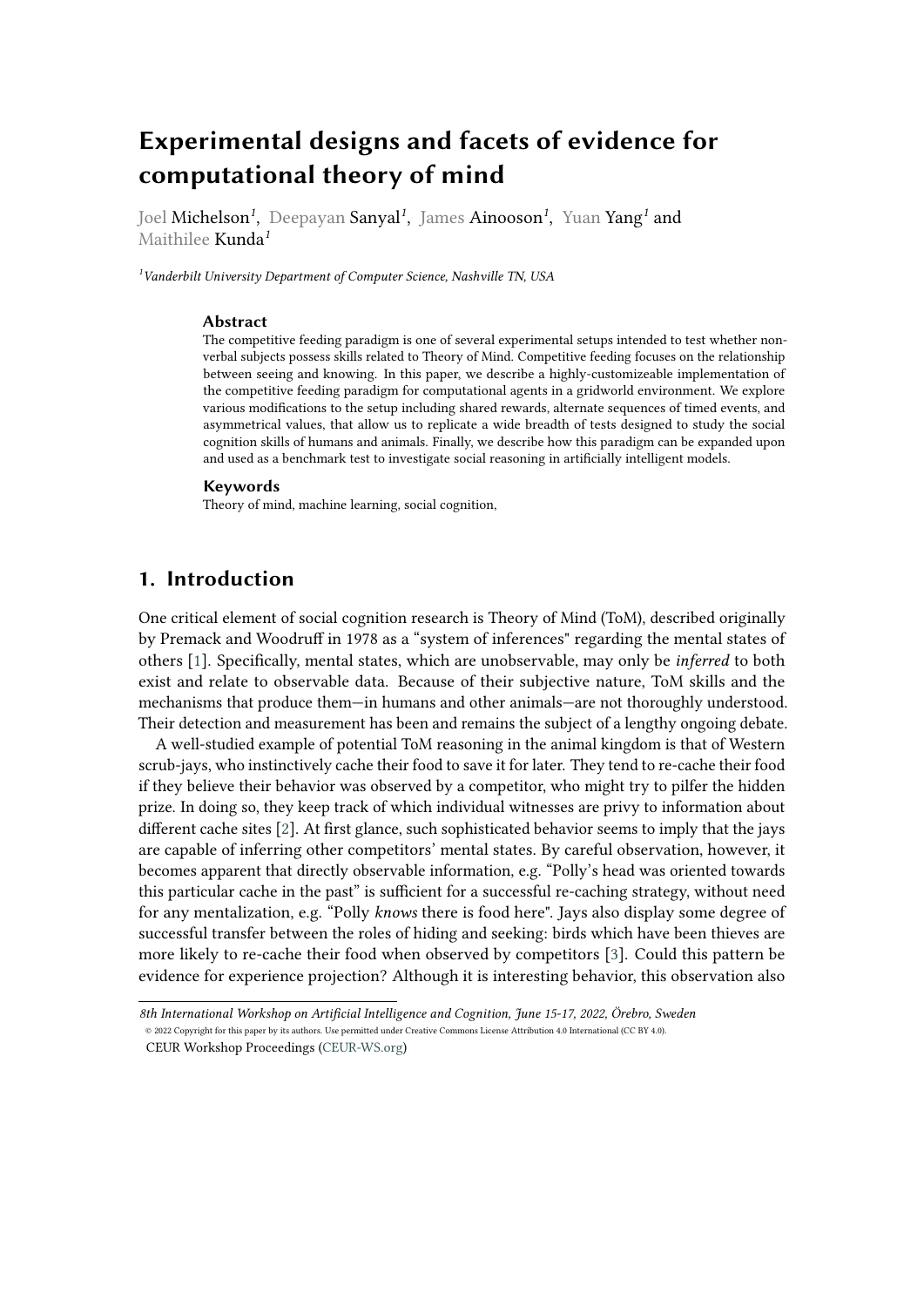fails to provide strong evidence for any reasoning about competitors' internal states, as it can be explained by ToM-free models [\[4\]](#page-11-2).

While most literature on ToM focuses on humans and non-human animals, there exists a wealth of knowledge to be questioned, tested, and discovered in the realm of artificial intelligence. Michelson et al. [\[5\]](#page-11-3) highlight the need for a standardized battery of tests that can be used by many to evaluate AI models' theory of mind skills. They describe several criteria and desiderata that make social cognition benchmark tests amiable to artificial intelligence researchers. Numerous tests of animal cognition examine ToM and related skills, including the popular Sally Anne test [\[6\]](#page-11-4), knower guesser paradigm [\[7\]](#page-11-5) [\[8\]](#page-11-6), and competitive feeding paradigm [\[9\]](#page-11-7). The text of this paper covers the design, implementation, and use-cases of one such test environment—inspired by the competitive feeding paradigm—that serves as a foundation for such a test battery. The specific contributions of this paper include:

- A brief overview of the competitive feeding paradigm, a test framework designed to study whether non-verbal animals understand concepts of seeing and knowing, as well as its criticisms.
- A detailed description of the Standoff environment, a gridworld framework for running social cognition tests on computational agents.<sup>[1](#page-1-0)</sup>
- Descriptions of how various specific modifications of competitive feeding under the Standoff framework allow for the measurement of a breadth of skills beyond those captured by competitive feeding.

## **2. Background**

Povinelli and Vonk [\[10\]](#page-11-8) point out the failure of existing paradigms for testing social cognition in that these tests generally do not distinguish reasoning about observable behavior from reasoning about unobservable mental states. Later, Penn and Povinelli provide a formalized definition of ToM so that its presence in a subject can be more systematically measured and falsified [\[11\]](#page-11-9). They describe ToM as the presence of a function,  $f_{ToM}$ , which a cognitive agent (the subject) may use to infer the mental state of another cognitive agent. As  $f_{ToM}$  is an inference, its output must be based solely on the perceptual inputs available to the subject. This definition avoids any specific interpretations of how  $f_{ToM}$  might be implemented or used. Compelling evidence of  $f_{ToM}$  must be in the form of behavior that demonstrates "the necessity of an  $f_{ToM}$  in addition to and *distinct from* the cognitive work that could have been performed without such a function."

The competitive feeding paradigm, which we describe in [2.1,](#page-1-1) is used by Penn and Povinelli as a case study for its *inability* to detect ToM [\[11\]](#page-11-9). With a few modifications, however, a new paradigm can be built that satisfies the requirements for proving and falsifying ToM hypotheses.

#### <span id="page-1-1"></span>**2.1. The Competitive Feeding Paradigm**

The competitive feeding paradigm is a test setup designed to distinguish whether a non-verbal subject will change its behavior to account for what it believes a conspecific *knows*, based on

<span id="page-1-0"></span><sup>&</sup>lt;sup>1</sup>The Standoff environment, along with instructions for generating the tests described in this paper, can be accessed at <http://github.com/aivaslab/standoff>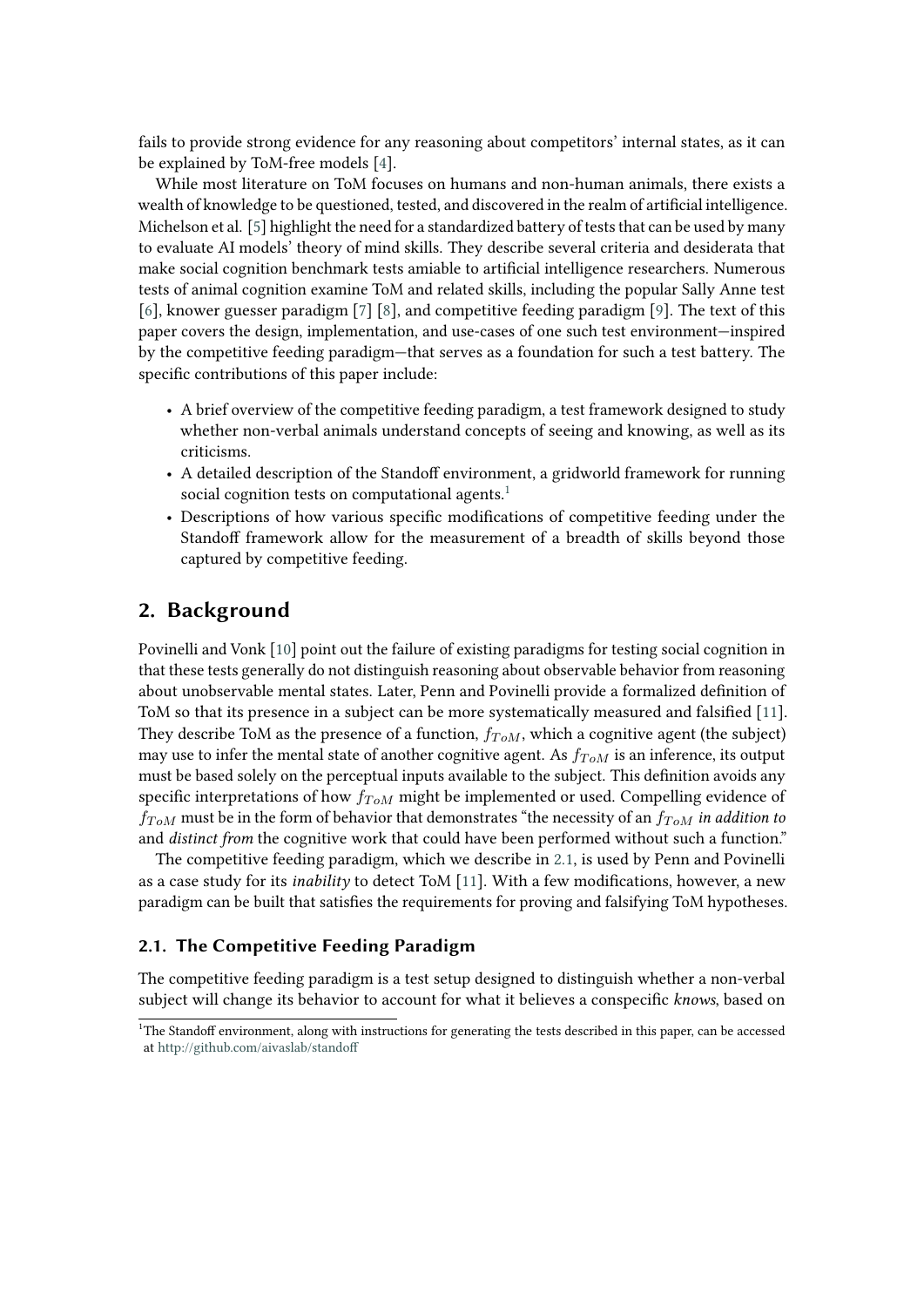

**Figure 1:** A diagram of a basic competitive feeding setup. The dominant and subordinate participates (stick figures, left and right) begin in cages on either side of the room. Here, a food treat (star) has been baited on the subordinate's side of a box, which occludes it from the dominant's view. During baiting events, the dominant's door might be closed, obscuring its vision of the food's placement.

evidence relating to what the conspecific *sees* [\[9\]](#page-11-7). The subject and one other participant must have an established social hierarchy, with the subject being 'subordinate' to the other 'dominant' participant.

#### **2.1.1. Setup**

The general setup of a competitive feeding test is as follows: The animals are kept in cages on either side of a central room, the subject's cage always opposite its one or more conspecifics' cages. During "baiting" events, large and small food rewards, or treats, are placed or moved in the central room. Although the placement of the treat is sometimes visible to the dominant, after one or both baiting events occur, the dominant is no longer able to see the treat. Eventually, both animals are released. Due to the nature of the social hierarchy, the subordinate will not challenge the dominant if the two would attempt to reach the same treat. So, if the subject believes the dominant will look for food in a particular location, we assume the subject will avoid that location. The subject's initial challenge, then, is determining where the dominant will decide to go. Once released, the subject's orientation or movement towards a treat is recorded.

#### **2.1.2. Baiting events**

During the baiting events, the dominant's door might be partially open, allowing it to see the baiting, or closed. By closing the dominant's door at specified times, researchers create scenarios in which it knows where the food is, it does not know, or it has a false belief about the food's presence or location (i.e. it knows where the food is initially, but is then unaware that the food has been moved).

By carefully observing what the dominant can and cannot see and then reasoning about what the dominant knows, the subject might choose to alter its behavior to secure more food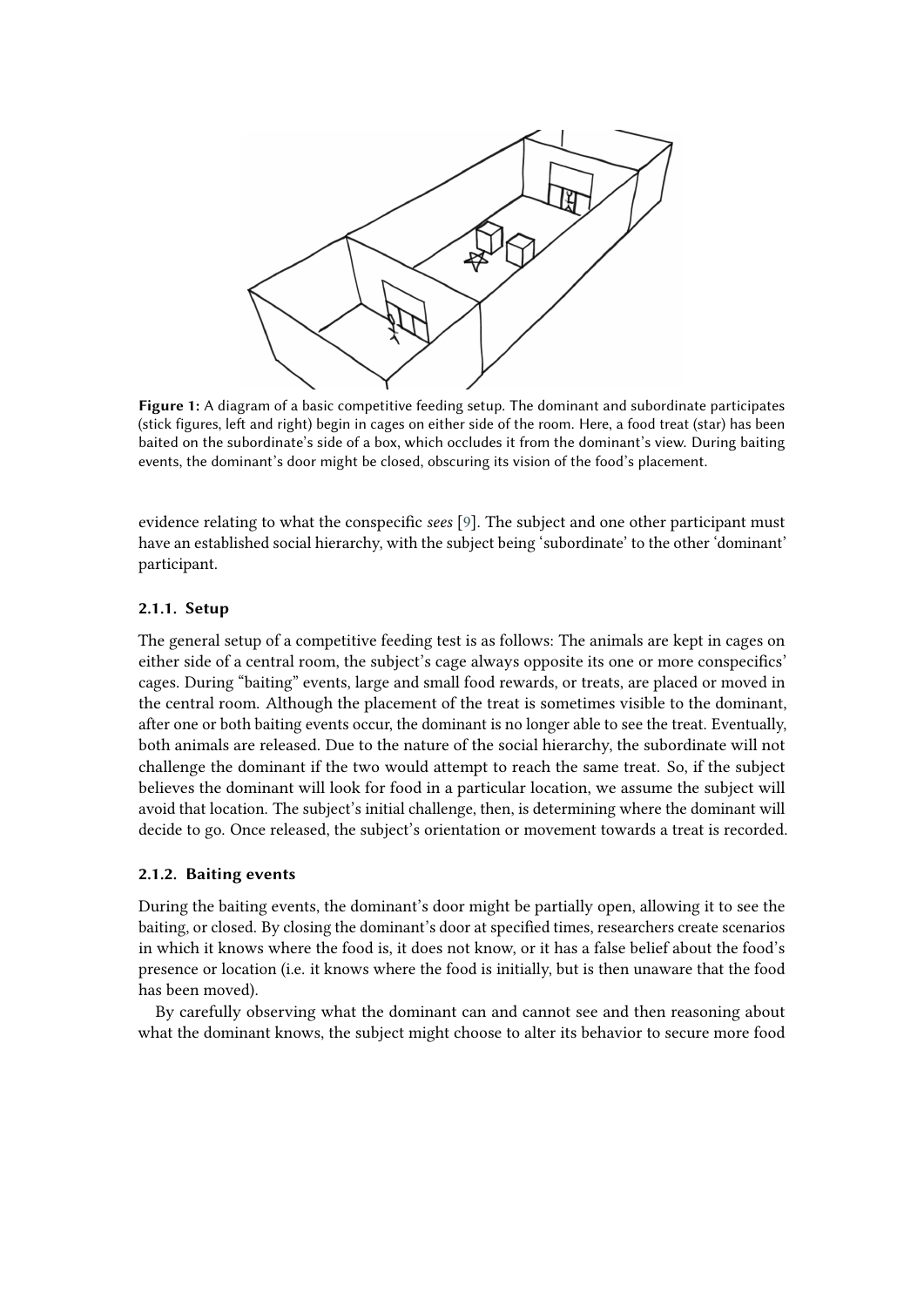for itself. For example, if the subject believes that the dominant does not know the larger food pile's location, the subject might try going there for a greater reward, when it would otherwise leave the pile to the dominant.

#### **2.1.3. Variants**

Since its first use testing chimpanzees [\[9\]](#page-11-7), multiple variants of competitive feeding have been proposed, implemented, and run on various animal species. Hare et al. published a compelling version of the test in 2001 featuring three experiments: "did", "who", and "which", referring to the subjects' beliefs about whether conspecifics witness different baiting events [\[12\]](#page-11-10). "Did" refers to the ability to distinguish whether an opponent did or did not observe an event, "who" involves understanding who of multiple opponents observed an event, and "which" involves understanding which of multiple baiting events an opponent observed. That test, and most following it, compare the subject's performance across at least four conditions: Informed, Uninformed, Control Misinformed, and Misinformed. The names of these variants refer to the dominant's awareness of baiting events. In the former two setups, one baiting event takes place, and the dominant is either aware or unaware of the food's location. In the latter two, the dominant is aware during one baiting event, but then is either aware or unaware of a second in which the foods' locations are swapped. The misinformed and control misinformed cases can be likened to the Sally Anne test, as the subject is tasked with identifying the presence of a change-of-location false belief.

#### <span id="page-3-0"></span>**2.2. Criticism**

Because our subject has access to its own mental state, it is of critical importance to falsify the null hypothesis that it makes use of *only* its own mental state to determine its behavior. Behaviors that could be explained as a learned response to superficial perceptual input, e.g 'her eyes being pointed toward the food indicates that I should go somewhere else', do not suffice.

In general, ToM allows an agent to behave as though some other portion of the environment (read: another embodied agent) is expected to behave in accordance with a false belief. To be convinced that the agent has ToM, its behaviors under *all* alternate assumptions of truth values (and beliefs about truth values) must be known and compared. Penn and Povinelli describe two different alternatives to the competitive feeding paradigm that might aid in making such a comparison.

The first, called the opaque visor experiment, is a modification of a task described in [\[13\]](#page-11-11). The opaque visor experiment involves explicit generalization from novel first-person experience to third-person reasoning: the subject is given time to experiment with multiple visors, the opacity of which is only visible with physical proximity, before being evaluated about the visor's effect on an experimenter at a distance. Due to its emphasis on few-shot learning, the opaque visor experiment lies beyond the scope of this paper. The second, which motivates this work, adds a handful of modifications and variants meant to control for alternate explanations in animals' 'passing' behavior to Hare et al.'s competitive feeding paradigm [\[12\]](#page-11-10).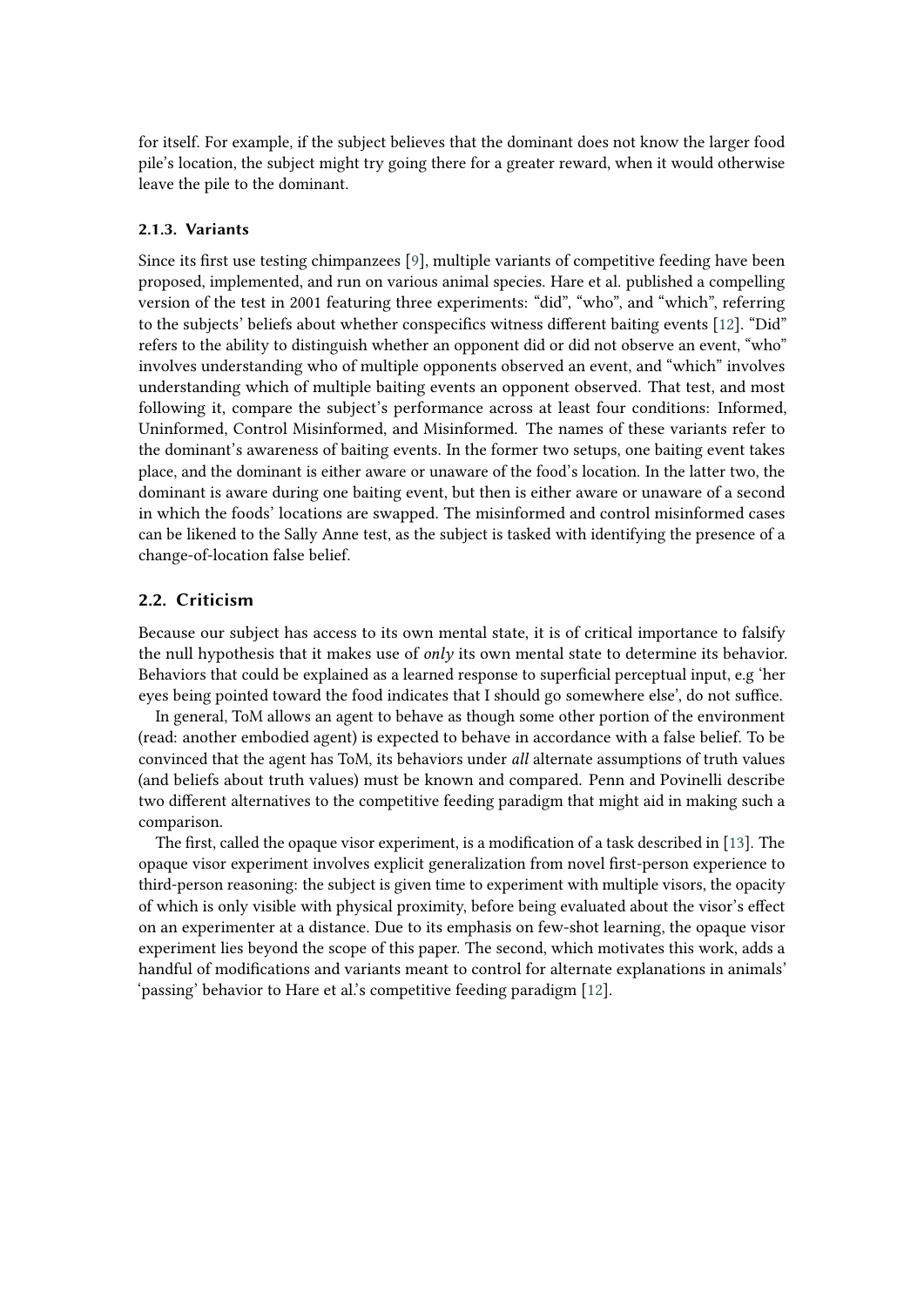#### **2.2.1. Systematic Competitive Feeding**

The improvements Penn and Povinelli suggest for a systematic competitive feeding paradigm (SCFP) are slightly more complex, but provide much more satisfying answers to questions of what, exactly, the subjects believe. To allow for satisfactory presumption of agents' behavior, they describe a specific training regime featuring steps that must be passed successfully, representing successful understanding of the test's fundamental components.

In Stage 1, subjects are trained in the absence of dominant competitors until they demonstrate proper goal-seeking behavior. Next, in Stage 2, they are trained to compete with a conspecific (as in all other competitive feeding tests) for food, and only those who successfully concede food to dominants are allowed to continue. If our subjects pass the first two stages, we can be certain that they understand the basics of how their reward can be maximized.

Finally, several variants are presented as test conditions in Stage 3. In this version, there are several buckets (food locations), and food is always placed in two of them during the baiting events. Because the number of buckets is usually greater than 2, the SCFP makes no cross-experiment distinction between the "did" and "which" cases of Hare et al. [\[12\]](#page-11-10).

Instead of the four common test variants described above, the SCFP uses at least eight scenarios to comprehensively judge the subjects' understanding: Informed control, partially uninformed, removed informed, removed uninformed, moved, replaced, misinformed, and swapped. Like the four common competitive feeding variants, these scenarios differ from each other only by schedules of obscuring, baiting, hiding, and releasing events, performed by the experimenters. For full descriptions of each scenario, please refer to section 6b of Penn and Povinelli 2007 [\[11\]](#page-11-9).

## **3. The Standoff Environment: A Gridworld Platform for Computational Theory of Mind Experiments**

The Standoff Environment is a multiagent gridworld environment implemented as a partiallyobservable Markov decision process using the PettingZoo API [\[14\]](#page-11-12). SuperSuit [\[15\]](#page-11-13) wrappers convert the environment's inputs and outputs into formats which can interface directly with off-the-shelf reinforcement learning paradigms in Stable-baselines3 [\[16\]](#page-11-14) and RLlib [\[17\]](#page-11-15). Standoff replicates all SCFP variants as described in [\[11\]](#page-11-9), and, as we will see, is capable of testing for ToM skills in a wide variety of settings.

#### **3.1. Agents**

Agents' views are bird's-eye representations of their surroundings. These views are either egocentric, in which the agent's body always appears in the same relative location, and orientation is aligned with the agent's current direction, or allocentric, in which the entire world is displayed with a uniform coordinate system, but areas outside the agent's perception are masked. In both cases, our agents' bird's-eye perceptions are notably different from real animals' first-person views, but we opt for the simpler and possibly easier perspective for the sake of programmer friendliness. Agents' action sets include movement of either of two kinds: directed (forward, backward, rotate left, and rotate right) and cardinal (North, South, East, and West).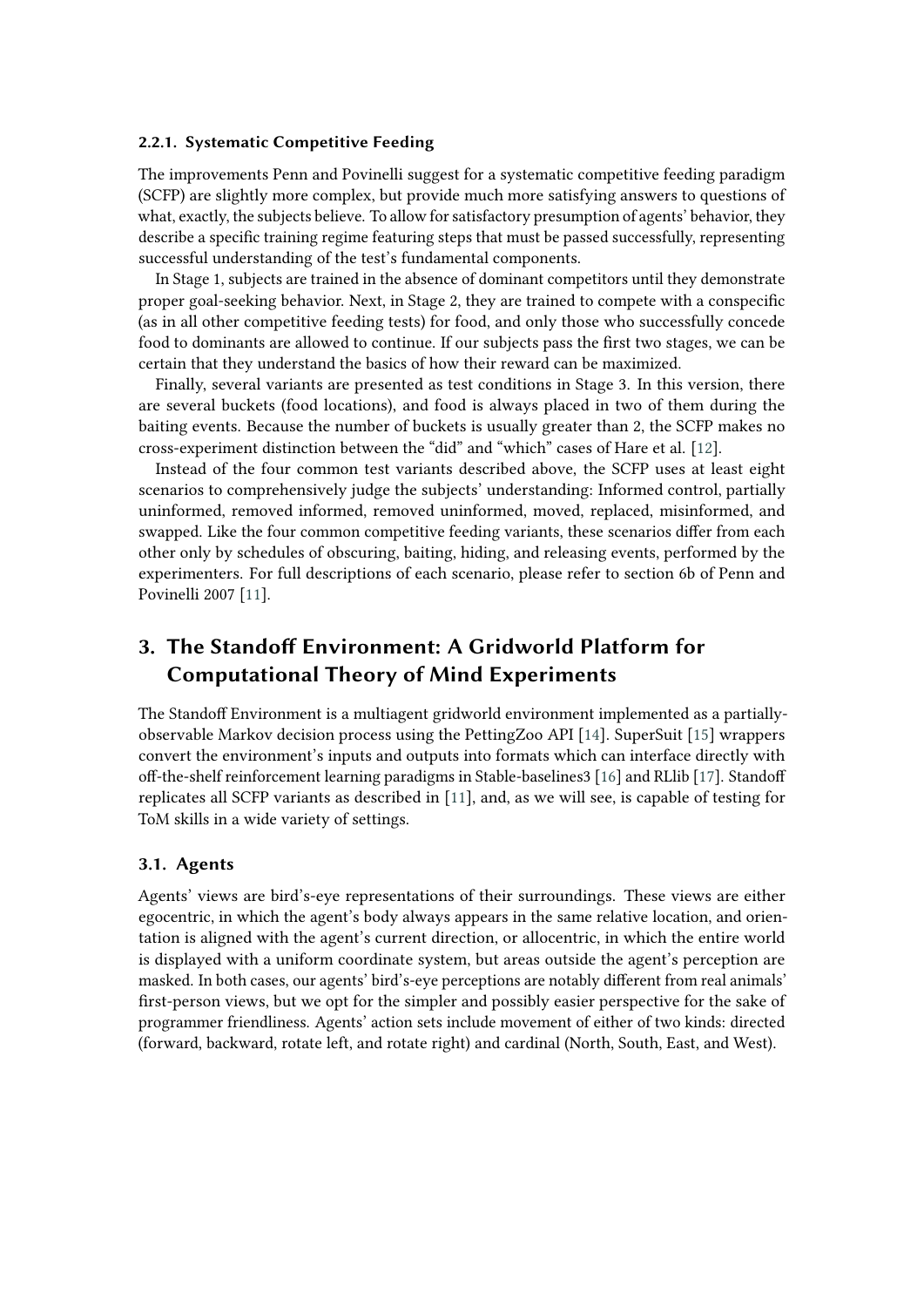#### **3.2. Puppets**

The Standoff environment supports multi-agent reinforcement learning, but its initial intent is studying the behavior of a single subject. As a starting point, the subject's conspecifics, be they collaborators or competitors, are implemented as hard-coded *puppets*. These puppets behave according to simple rulesets applied to their perceptions. Puppets appear identically to any agent—subject included—other than optional visual features that distinguish their values (see [4.6\)](#page-8-0). Puppets have an explicit memory of relevant information that they witness (namely, treat locations), as well as basic navigation skills. Through this dynamic implementation, changing the sequence of information presented to a puppet causes predictable changes in its behavior. Various independent variables and environmental parameters can be edited to create different experimental conditions, to which puppets respond automatically. Puppets' behavior can be otherwise specified by the user to any degree of granularity, and they can even be controlled by custom artificially intelligent models. Note that the puppets' hard-coded behavior is intended as a starting point in absence of rational actors, though irrational behavior also warrants study.

#### **3.3. Tutorial Stages**

All tests of social cognition are based on a number of assumptions about their subjects' goals, knowledge, and abilities. Animal subjects' preferences for food are well-understood, and fundamental knowledge—like that doors open and close, or how to navigate simple environments—can generally be assumed without question or otherwise taught with repeated exposure.

The Standoff environment makes use of numerous 'tiles' with various behaviors and affordances that, at evaluation time, the subjects are assumed to understand. Curtains and boxes conceal their contents, treats grant rewards, gates (both transparent and opaque) open and close without warning, and other agents move about of their own volition. These 'commonsense' facts (along with many others) are established in the environment's provided tutorial stages, which expose a subject to various hardcoded and randomized settings so that it can explore the rules of the world, which imitate those of the other Standoff conditions.

#### **3.4. Competitive Feeding**

As a starting point, we shall introduce the Standoff implementation of competitive feeding, including all the systematic variants proposed by Penn and Povinelli [\[11\]](#page-11-9). In our computational version of the test paradigm, we closely imitate many aspects of the competitive feeding design: walls are opaque (occluded areas are masked by a special shadow color), gates may be opened or closed (and opaque or transparent), and treats are baited according to the same schedules.

Because the environment is a gridworld, many of these details are abstracted by a large degree. Treats are objects that provide reward to reinforcement learning agents (and often terminate the episode) when reached. The rewards granted by treats are dynamically determined following certain rules to ensure predictable optimal behavior. For example, if there are  $n$  boxes, the ratio of (positive) rewards between the larger and smaller treat must be greater than  $n:1$ , otherwise strategies like "always approach the smaller treat" become valid strategies for achieving maximal total reward under undesirable circumstances. Likewise, a small negative reward placed on empty boxes reduces the expected value of random guesses. Treats may be 'hidden' in boxes,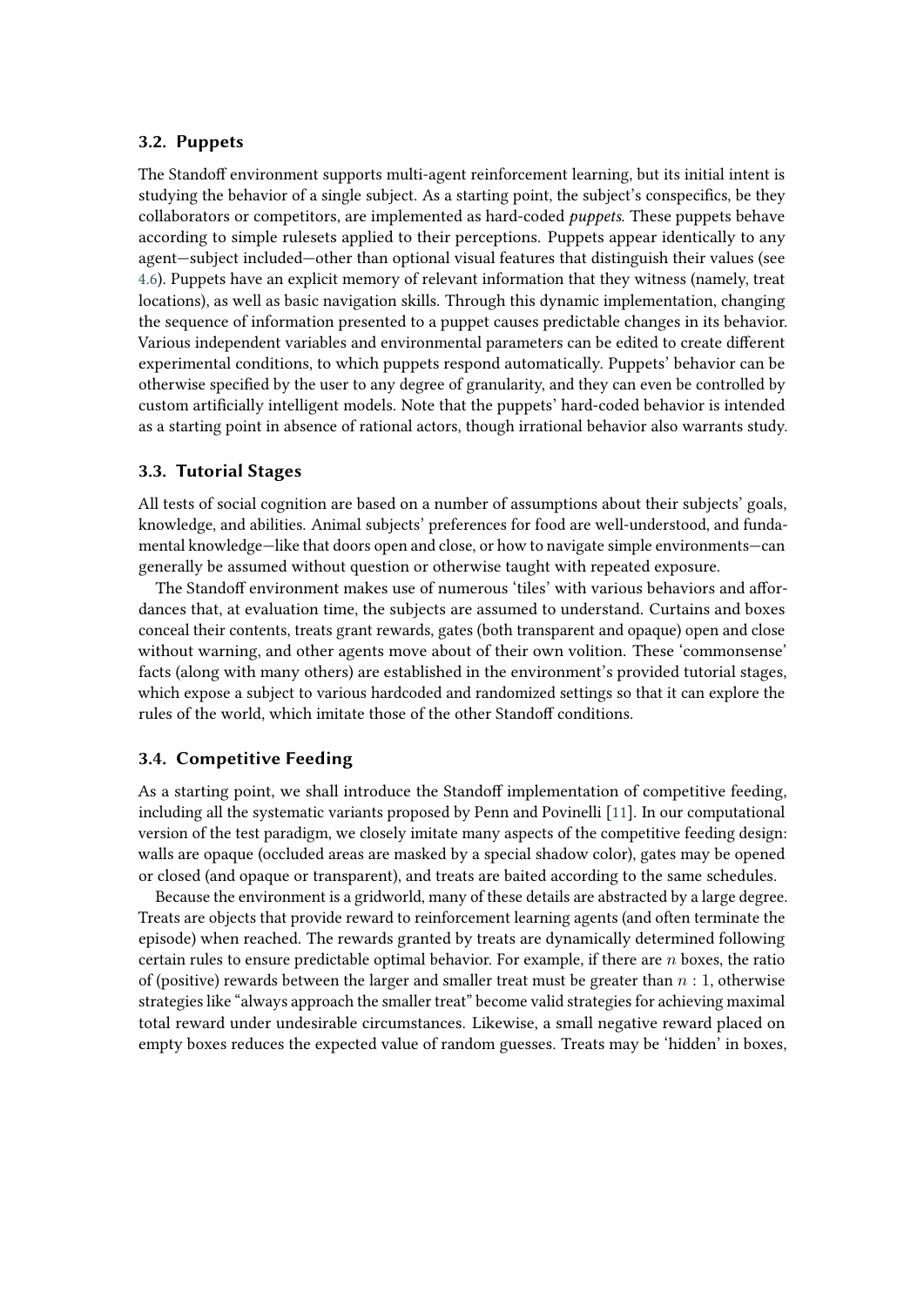

**Figure 2:** A *partially uninformed* scenario of the systematic competitive feeding paradigm showcased in the Standoff environment, pictured at selected timesteps. Both dominant puppet (top red triangle) and subordinate subject (bottom red triangle) begin with full views of the environment, and have movement impeded by transparent blocks (step 0). In view of both agents, the first treat, a small green circle, is baited (step 4) and hidden in a box (step 5). The dominant's view is obscured with an opaque block before the second, larger, treat is baited (step 9) and hidden alongside the decoy boxes at each treat location (step 10). Note that the dominant is occluded from the subject's view while the opaque block is present in steps 9 and 10. Both agents are released to the curtained area (red squares) to make decisions in private. Upon the second release event (step 17), the dominant progresses towards the small treat's location since it is unaware of the large treat's location, so, to the best of its knowledge, obtaining the small treat maximizes its expected value.

which obscure vision of the treat from both the dominant and (conditionally) the subordinate. Note that in the original competitive feeding paradigm design, the subordinate is always able to observe the treats' locations.

## **4. Independent Variables**

By modifying various small sets of environmental parameters, we may computationally imitate many other social cognition experiments that have been performed on animals. Models' skills may be tested with a variety of lenses to gain insight into their fundamental capabilities and weaknesses.

All of the following variables can (and should) be investigated for transfer learning in a standardized manner. Then, models of ToM may be evaluated for their generalization capacity along various notable axes. As with scrub-jays, does experience with one role help an agent understand another? The test setups may be studied as well to find the extent to which success at a specific set of tests tends to predict other abilities.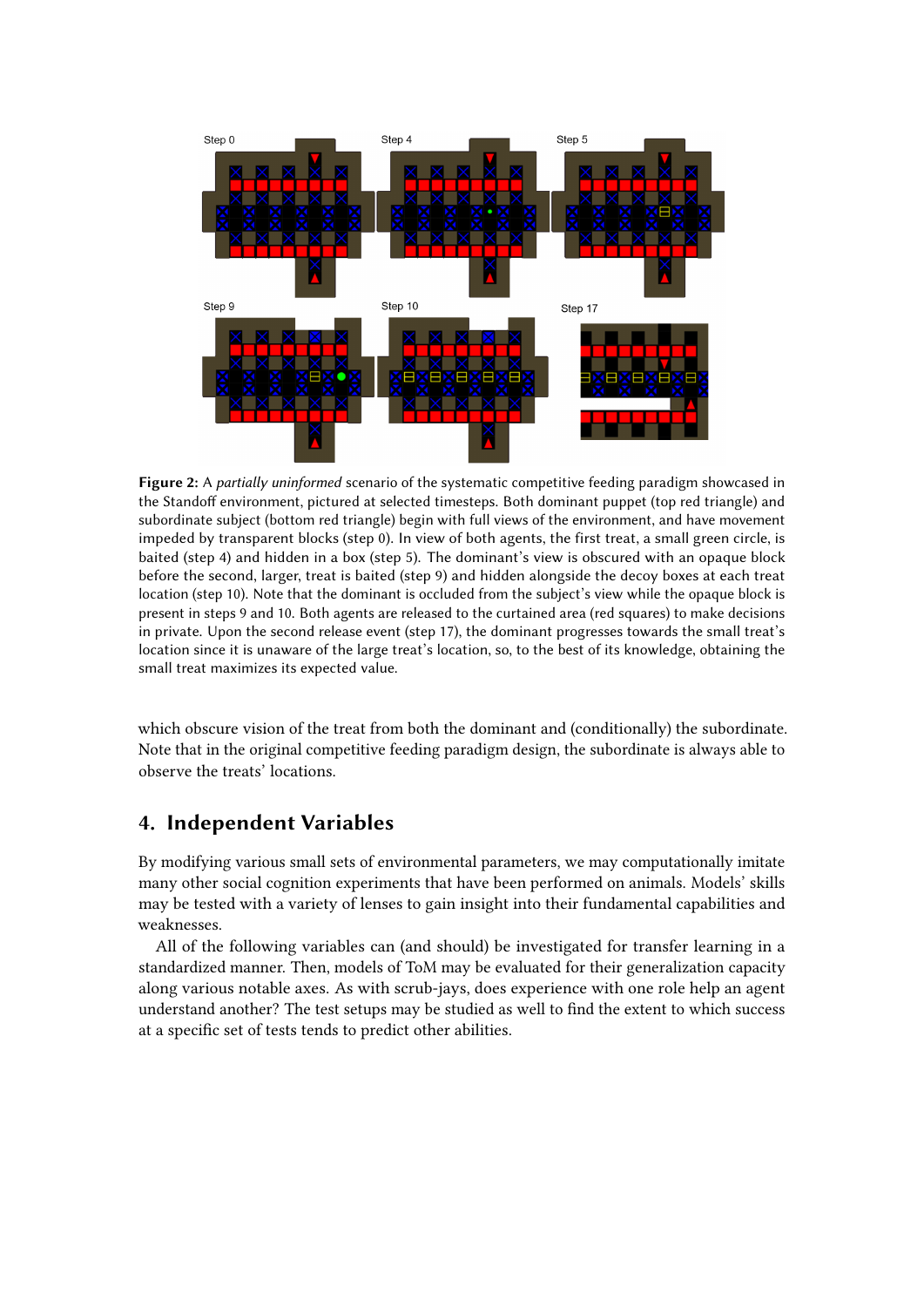#### <span id="page-7-2"></span>**4.1. Agent priority**

In the standard competitive feeding tests, the subject is subordinate to its opponent, i.e. all else equal, the subject is at a competitive disadvantage. In the Standoff environment, this effect is achieved and signaled to the agents via treat locations; they are slightly closer to the dominant agent. On its own, allowing the subject to take on the role of the dominant invokes a trivially easy task, having an identical solution to Stage 1 of SCFP. In conjunction with other changes that we shall discuss below—especially visible decisions (see [4.3\)](#page-7-0)—a dominant subject proves quite useful, as its decision can alter the subordinate puppet's behavior.

A transfer learning experiment of differing agent priorities is similar to the role-reversal experiment in [\[18\]](#page-11-16). Their experiment is of a collaborative nature, so note that the same experiment could be run under different conditions for anticipation valence (see [4.2\)](#page-7-1) and reward sharing.

#### <span id="page-7-1"></span>**4.2. Anticipation valence**

In the competitive feeding tests, the subject is expected to look for a treat in an area where it believes the dominant will *not* visit. Leslie and Polizzi find a significant difference between positive and negative desires, that is, looking where something is versus is not located, in the context of Sally Anne tests in human children [\[19\]](#page-11-17). A minor change in the rules of the Standoff environment inverts the negative valence in the competitive feeding paradigm: when the dominant reaches a treat, the treat shall remain and its value for the subordinate shall be *increased* to be maximal. Now, the task presented to the subject is arguably simpler: infer the dominant's goal, and adopt that goal as your own. There is no longer a need for extraneous decision-making regarding selecting the best goal alternative once the dominant's decision has been identified. Many other social cognition experiments, including most that involve collaboration, make use of positive anticipation.

We signal valence using treats' color for RGB inputs, and treats' identity for rich inputs. If the subject has the dominant priority (see [4.1\)](#page-7-2), positive valence is achieved via reward sharing, that is, the subject is rewarded for a subordinate puppet's successful completion of the task.

#### <span id="page-7-0"></span>**4.3. Decision visibility**

While evaluating all competitive feeding tests, it is of critical importance that the dominant (and, if the dominant has ToM, the subordinate) be given privacy while it decides which route to take. Otherwise, one agent could use the behavior of the other to inform its decision—a strategy that is clearly relevant to social cognition but interferes with our tests for attribution of already-established beliefs.

Allowing subordinate agents to make decisions while informed of other agents' decisions opens the possibility of testing imitation and emulation. By allowing the subordinate to view the dominant's decision before the decision is finalized, we can study the subordinate's ability to imitate (or avoid imitating, in the negative anticipation valence case). When the subordinate and dominant have differences in their abilities (be they perception, mental, or action), imitation may be directly compared with emulation. For example, a subject (occupying an empty room)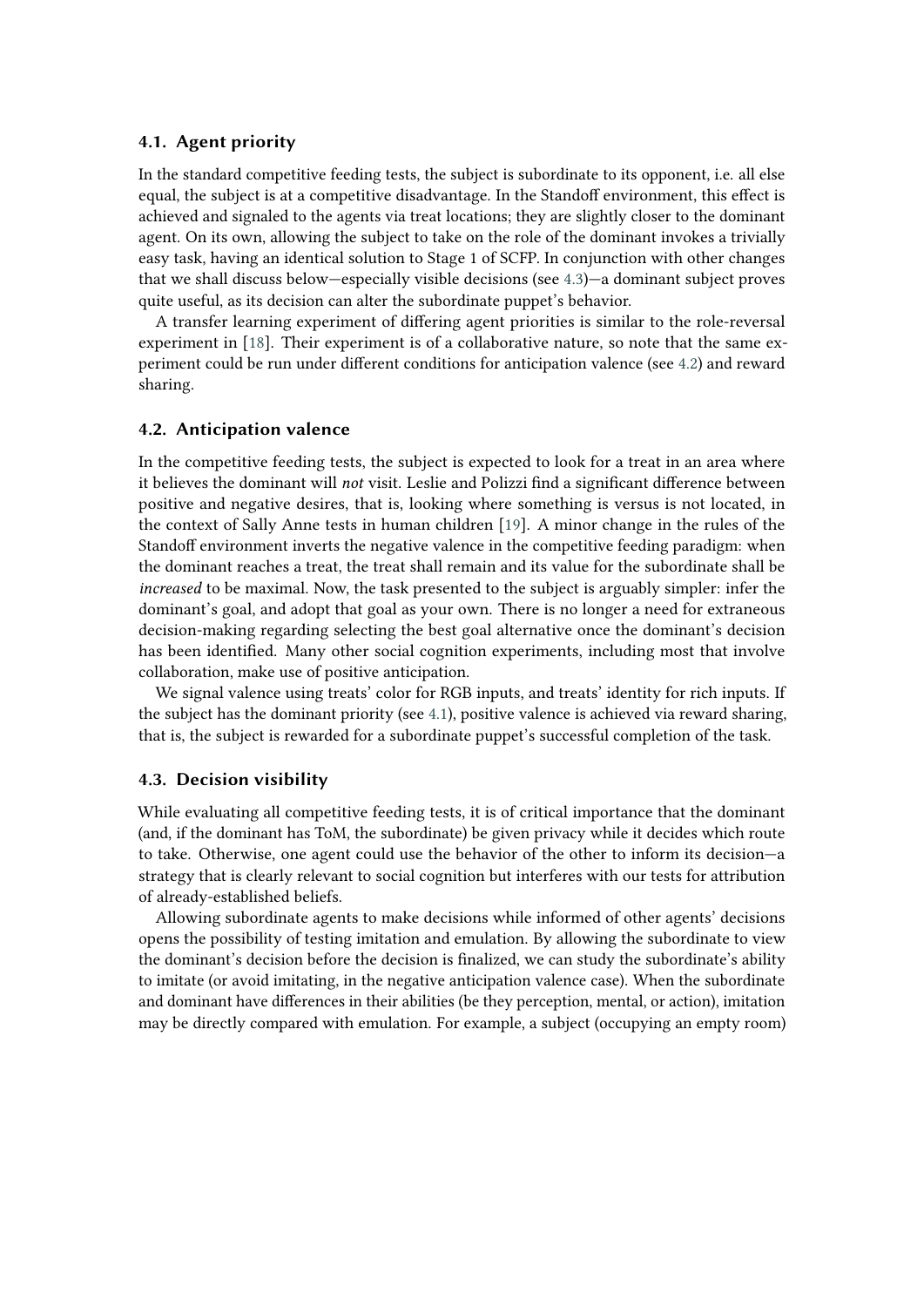emulating a teacher (slowed by clutter) could navigate the room more efficiently than the teacher, as opposed to an imitating subject who would inefficiently copy the teacher's behavior.

When a dominant subject' decisions are visible, it might behave in a manner that strategically influences the subordinate puppet's decision. In the shared reward, positive anticipation version of this test, the subject's goal is to lead its conspecific to the treat. This altruistic variant, especially in conjunction with multiple value alignments, roughly evokes the Yummy-Yucky test described by [\[20\]](#page-11-18), in which a subject is tasked with using knowledge of preferences to assist an experimenter.

#### **4.4. Population size**

An agent might solve the SCFP as defined by labeling events as 'seen by opponent' or 'unseen by opponent'. In this case, although an opponent's perception must be correctly inferred, it is unclear whether an  $f_{ToM}$  compartmentalizes the knowledge of a single opponent. In other words, we might pass all SCFP tests while operating under the assumption that all embodied opponents have a shared mental state. Note that this assumption could be correct in cases where opponents communicate with each other. In order to rule out this hypothesis, we must test for the "who" ability.

By increasing the population of puppets (each having individual vision-obscuring events), the subject may only find success by keeping track of *who* sees each baiting event. To accomplish this effect, multiple puppets are initialized, each in a separate starting room. Any number of puppets might be informed during the baiting events. During the release event, only one of the puppets is able to leave its cage. To pass these scenarios, the subject must determine whether or not the released puppet specifically was made privy to the pertinent information. In scenarios with more than one baiting event, the "informed" agent may or may not be informed of the irrelevant event(s). In conjunction with positive anticipation and visible decisions, the Standoff task becomes similar to the knower guesser paradigm [\[7\]](#page-11-5), another popular test of social reasoning in animals.

#### **4.5. Obscuring source**

In the competitive feeding paradigm (real-life and Standoff), participants' vision is obscured using opaque doors that occlude baiting events. These doors may be replaced by one of any existing objects that have been established to be opaque (or not) during the agent's training. Numerous other methods may be devised for causing (and signaling) unawareness. Gaze, for one, has been extensively studied in humans and animals. By instructing puppets (with directional vision) to face away from the food during baitings, we can evoke a rudimentary replication of experiments involving gaze-originated unawareness.

#### <span id="page-8-0"></span>**4.6. Value alignment**

A core assumption of previously described experiments is that all agents value treats similarly, yet a fundamental ToM skill involves empathizing with individuals with different preferences. We provide two alternative sets of preferences inspired by Leslie and Polizzi 1998 [\[19\]](#page-11-17): A negative-value agent prefers smaller treats to larger ones, and an avoidant agent prefers to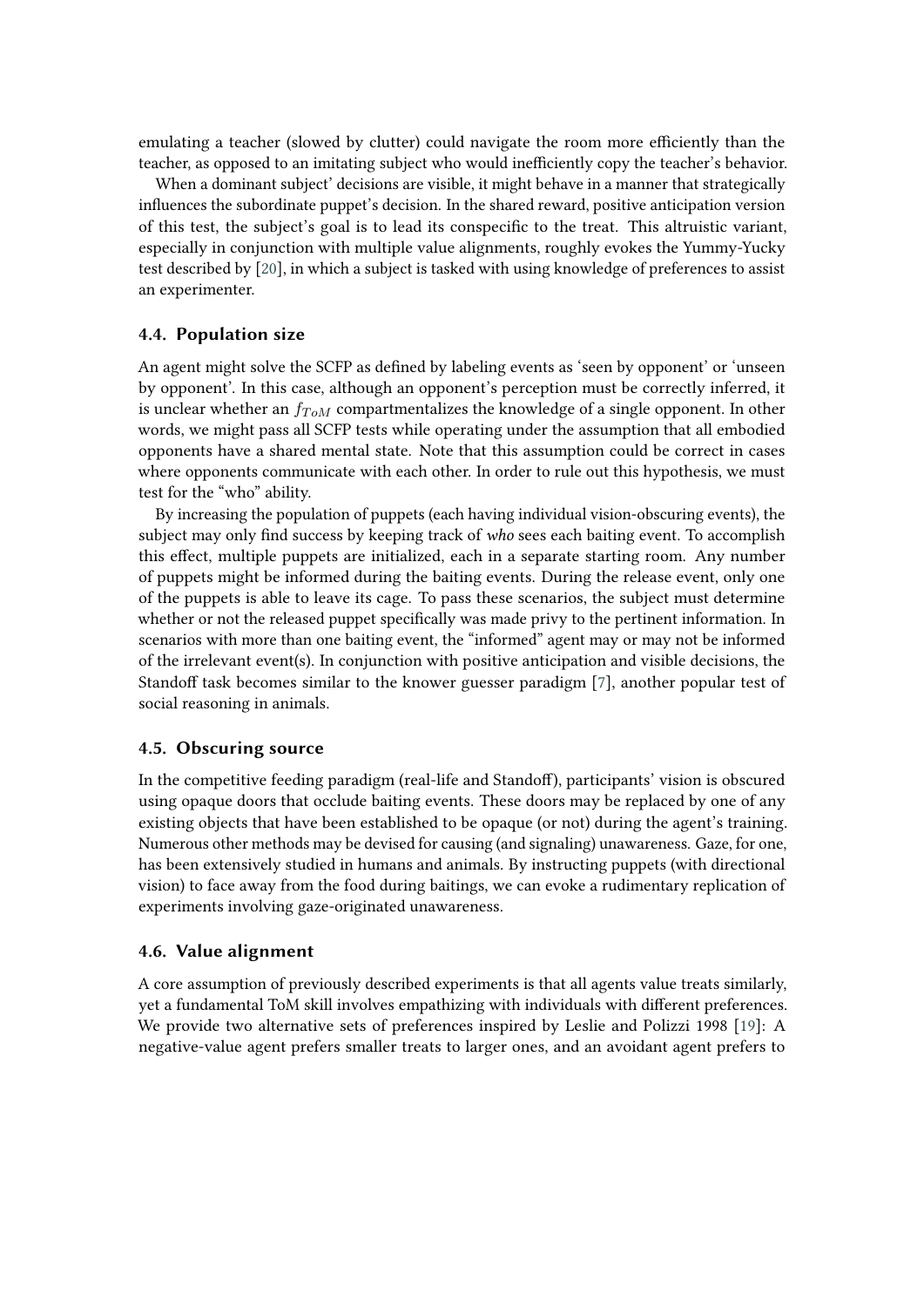search boxes that contain no treats at all. Like anticipation valence, value alignment is signaled by agents with alternate color or numeric identity schemes.

#### **4.7. Scenario complexity**

Just as we would like to investigate our subjects' ability to compartmentalize their  $f_{ToM}$ functions to multiple different embodied agents (or distinguish between multiple inferred mental states), we might also test the complexity of  $f_{ToM}$  itself. Under what conditions, and to what extent, is it able to represent and distinguish between multiple goal states? In the multiple desires test [\[21\]](#page-12-0) children are tested to study their comprehension of three different aspects of multiple desires. We can imitate this test by releasing the subject only after the puppet reaches its *first* goal, giving the puppet a chance to also reach a *second* goal before the subject.

Memory robustness is a closely related, fundamental skill for successful attribution. By increasing the complexity of the environment, an agent's memory will need improvement to succeed. The environment's scale or the number of potential treat locations can be trivially increased to achieve this effect. We may also increase the amount of time between baiting and releasing, as well as the number of relevant and irrelevant events, to stymie our agents' efforts to retain relevant information.

#### **5. Future work**

Although the Standoff environment can be used to systematically investigate a wide variety of skills, there are many aspects of social cognition that lie beyond its grasp. As mentioned previously, this environment is one of a set called for in [\[5\]](#page-11-3). Much additional work remains to be done in the task that is building models that solve our social reasoning tests.

#### **5.1. Independent variables not covered by Standoff**

Further environments, likely with different fundamental setups, will be required to replicate the design of social reasoning tests from the comparative cognition and developmental psychology literature.

Several classes of social cognition tests are not easily represented in the Standoff environment. One notable example is the goggles test (see opaque visor test described in [2.2\)](#page-3-0), which demonstrates projection from first-person experience [\[11\]](#page-11-9)[\[22\]](#page-12-1). An environment capable of replicating this task would need to support both first-person viewpoints and memory sustained across repeated sessions to allow for testing one- and few-shot learning.

With significant modification, we hope to eventually cover a diverse set of tests which differentiate imitation and emulation. Just as the competitive feeding paradigm implementations make use of multiple vision-obscuring sources, tests of emulation include several sources of inefficient or unexpected conspecific behavior. These include irrationality or temporary inability [\[23\]](#page-12-2) [\[24\]](#page-12-3), accidents [\[25\]](#page-12-4), and even moral transgressions [\[26\]](#page-12-5).

Of particular note are tests involving deception beyond that which is allowed in 'decision viewing' scenarios. Despite having the label of deception, these tests involve hiding and communicating treats' locations in both collaborative and competitive settings. The box-locking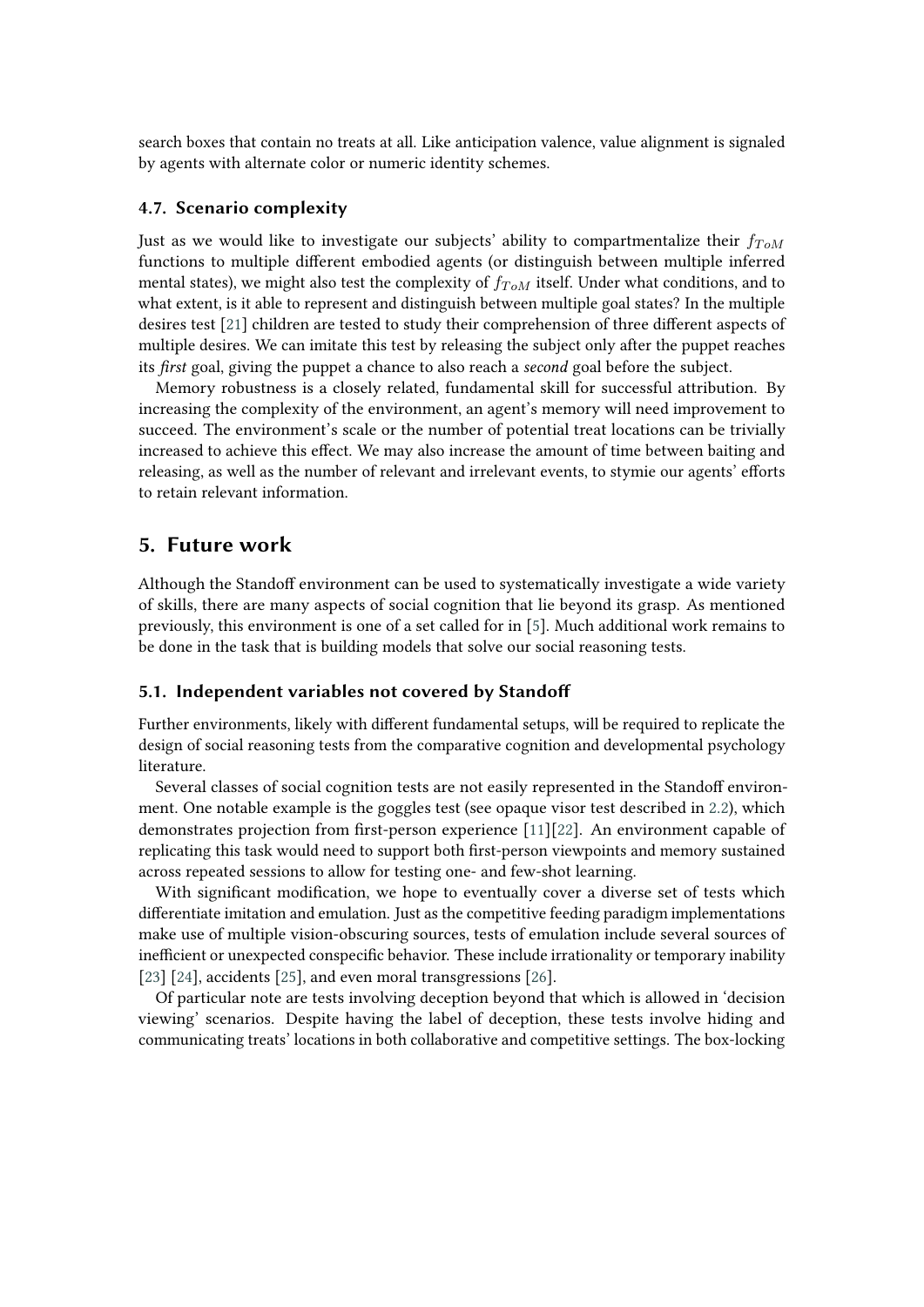task, for example, asks its participant to aid or thwart a puppet by misinforming them or by physically preventing them from reaching their goal [\[27\]](#page-12-6). Other tasks involving deceptive behaviors tend to require repeated sessions, including penny hiding [\[28\]](#page-12-7) and, as mentioned in [1,](#page-0-0) hiding belongings from onlooking competitors.

Similarly, we would like to point out that most of the inference the Standoff environment tests for is deductive in nature, although it is theoretically possible to test for abductive ToM reasoning. An accurate model of another agent's mental state should not only answer questions of what the agent will do, but should answer questions of *how* and *why* the agent displayed existing behavior. In the Standoff environment, *how* and *why* are generally answered by visible attributes of the environment, e.g. the opponent pursued the smaller goal *because* its body is colored blue and therefore experience dictates that it must have negative-value nature. This type of reasoning will likely prove necessary for successful one- and few-shot learning in ToM scenarios, a powerful but difficult skill to master.

## **5.2. From generating baselines to solving the ToM riddle**

The overall difficulty of the various Standoff tasks is an important question whose answer lies beyond the scope of this paper. Several environmental parameters are included for practical ease of implementation, e.g. allowing for allocentric perception and cardinal movement actions might help with agents' spatial memory, which is a complex skill in its own right.

Many researchers have already made substantial headway towards artificial ToM, including those with their own versions of social cognition tests mentioned above, for example Rabinowitz et al., who test their models on a gridworld implementation of the Sally Anne test [\[29\]](#page-12-8). A wide variety of models and strategies have been employed, including deep reinforcement learning, Bayesian inference [\[30\]](#page-12-9), and cognitive models [\[31\]](#page-12-10). A review of algorithms designed for ToM reasoning can be found in Hernandez-leal et al. 2019 [\[32\]](#page-12-11).

Competitive feeding subjects might lack proper understanding of their rivals' mental states, but we, as scientists, must empathize with their struggle. We, too, have a long journey ahead of us as we attempt to overcome our own lack of understanding, not just about mental states, but about how mental states are understood. By continuing along this path of tests, with foundations in comparative literature, we hope to help uncover the mysteries that allow us to understand.

## **Acknowledgments**

This work was supported in part by the Neurodiversity Inspired Science and Engineering (NISE) NSF program grant DGE 19-22697 (K. Stassun, PI). We also extend thanks to our anonymous reviewers for their helpful criticisms, comments, and suggestions.

## **References**

<span id="page-10-0"></span>[1] D. Premack, G. Woodruff, Does the chimpanzee have a theory of mind?, Behavioral and brain sciences 1 (1978) 515–526.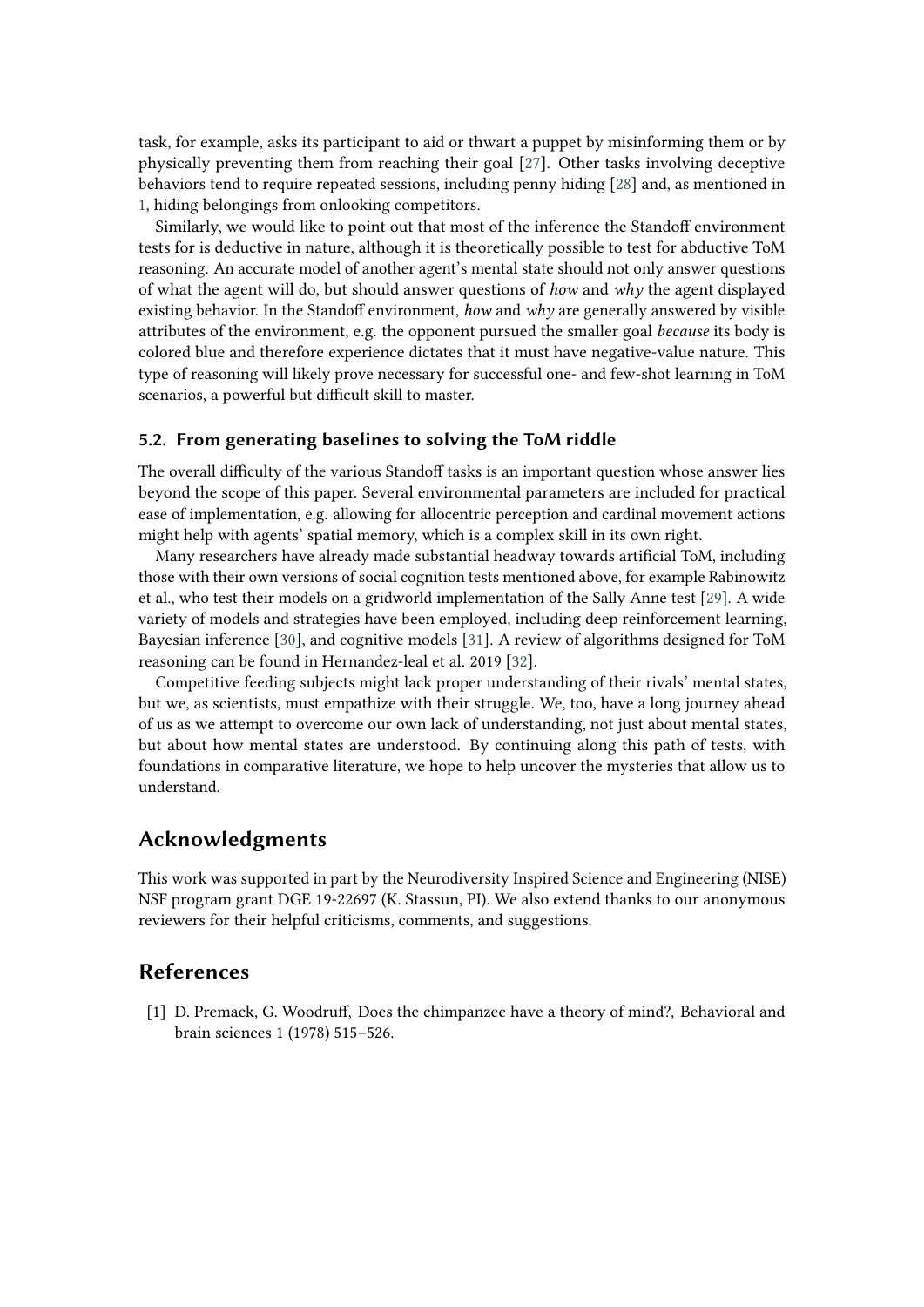- <span id="page-11-0"></span>[2] N. S. Clayton, J. M. Dally, N. J. Emery, Social cognition by food-caching corvids. the western scrub-jay as a natural psychologist, Philosophical Transactions of the Royal Society B: Biological Sciences 362 (2007) 507–522.
- <span id="page-11-1"></span>[3] N. J. Emery, N. S. Clayton, Effects of experience and social context on prospective caching strategies by scrub jays, Nature 414 (2001) 443–446.
- <span id="page-11-2"></span>[4] E. Van der Vaart, R. Verbrugge, C. K. Hemelrijk, Corvid re-caching without 'theory of mind': A model, PloS one 7 (2012) e32904.
- <span id="page-11-3"></span>[5] J. Michelson, D. Sanyal, J. Ainooson, Y. Yang, M. Kunda, Social cognition paradigms ex machinas (2021).
- <span id="page-11-4"></span>[6] H. Wimmer, J. Perner, Beliefs about beliefs: Representation and constraining function of wrong beliefs in young children's understanding of deception, Cognition 13 (1983) 103–128.
- <span id="page-11-5"></span>[7] M. A. Udell, N. R. Dorey, C. D. Wynne, Can your dog read your mind? understanding the causes of canine perspective taking, Learning & Behavior 39 (2011) 289–302.
- <span id="page-11-6"></span>[8] T. Bugnyar, Knower–guesser differentiation in ravens: others' viewpoints matter, Proceedings of the Royal Society B: Biological Sciences 278 (2011) 634–640.
- <span id="page-11-7"></span>[9] B. Hare, J. Call, B. Agnetta, M. Tomasello, Chimpanzees know what conspecifics do and do not see, Animal Behaviour 59 (2000) 771–785.
- <span id="page-11-8"></span>[10] D. J. Povinelli, J. Vonk, We don't need a microscope to explore the chimpanzee's mind, Mind & Language 19 (2004) 1–28.
- <span id="page-11-9"></span>[11] D. C. Penn, D. J. Povinelli, On the lack of evidence that non-human animals possess anything remotely resembling a 'theory of mind', Philosophical Transactions of the Royal Society B: Biological Sciences 362 (2007) 731–744.
- <span id="page-11-10"></span>[12] B. Hare, J. Call, M. Tomasello, Do chimpanzees know what conspecifics know?, Animal behaviour 61 (2001) 139–151.
- <span id="page-11-11"></span>[13] C. M. Heyes, Theory of mind in nonhuman primates, Behavioral and brain sciences 21 (1998) 101–114.
- <span id="page-11-12"></span>[14] J. K. Terry, B. Black, N. Grammel, M. Jayakumar, A. Hari, R. Sullivan, L. Santos, C. Dieffendahl, C. Horsch, R. Perez-Vicente, et al., Pettingzoo: Gym for multi-agent reinforcement learning, Advances in Neural Information Processing Systems 34 (2021).
- <span id="page-11-13"></span>[15] J. K. Terry, B. Black, A. Hari, Supersuit: Simple microwrappers for reinforcement learning environments, arXiv preprint arXiv:2008.08932 (2020).
- <span id="page-11-14"></span>[16] A. Raffin, A. Hill, A. Gleave, A. Kanervisto, M. Ernestus, N. Dormann, Stable-baselines3: Reliable reinforcement learning implementations, Journal of Machine Learning Research 22 (2021) 1–8. URL: [http://jmlr.org/papers/v22/20-1364.html.](http://jmlr.org/papers/v22/20-1364.html)
- <span id="page-11-15"></span>[17] E. Liang, R. Liaw, R. Nishihara, P. Moritz, R. Fox, K. Goldberg, J. Gonzalez, M. Jordan, I. Stoica, Rllib: Abstractions for distributed reinforcement learning, in: International Conference on Machine Learning, PMLR, 2018, pp. 3053–3062.
- <span id="page-11-16"></span>[18] D. J. Povinelli, K. A. Parks, M. A. Novak, Role reversal by rhesus monkeys, but no evidence of empathy, Animal Behaviour 44 (1992) 269–281.
- <span id="page-11-17"></span>[19] A. M. Leslie, P. Polizzi, Inhibitory processing in the false belief task: Two conjectures, Developmental science 1 (1998) 247–253.
- <span id="page-11-18"></span>[20] B. M. Repacholi, A. Gopnik, Early reasoning about desires: evidence from 14-and 18 month-olds., Developmental psychology 33 (1997) 12.